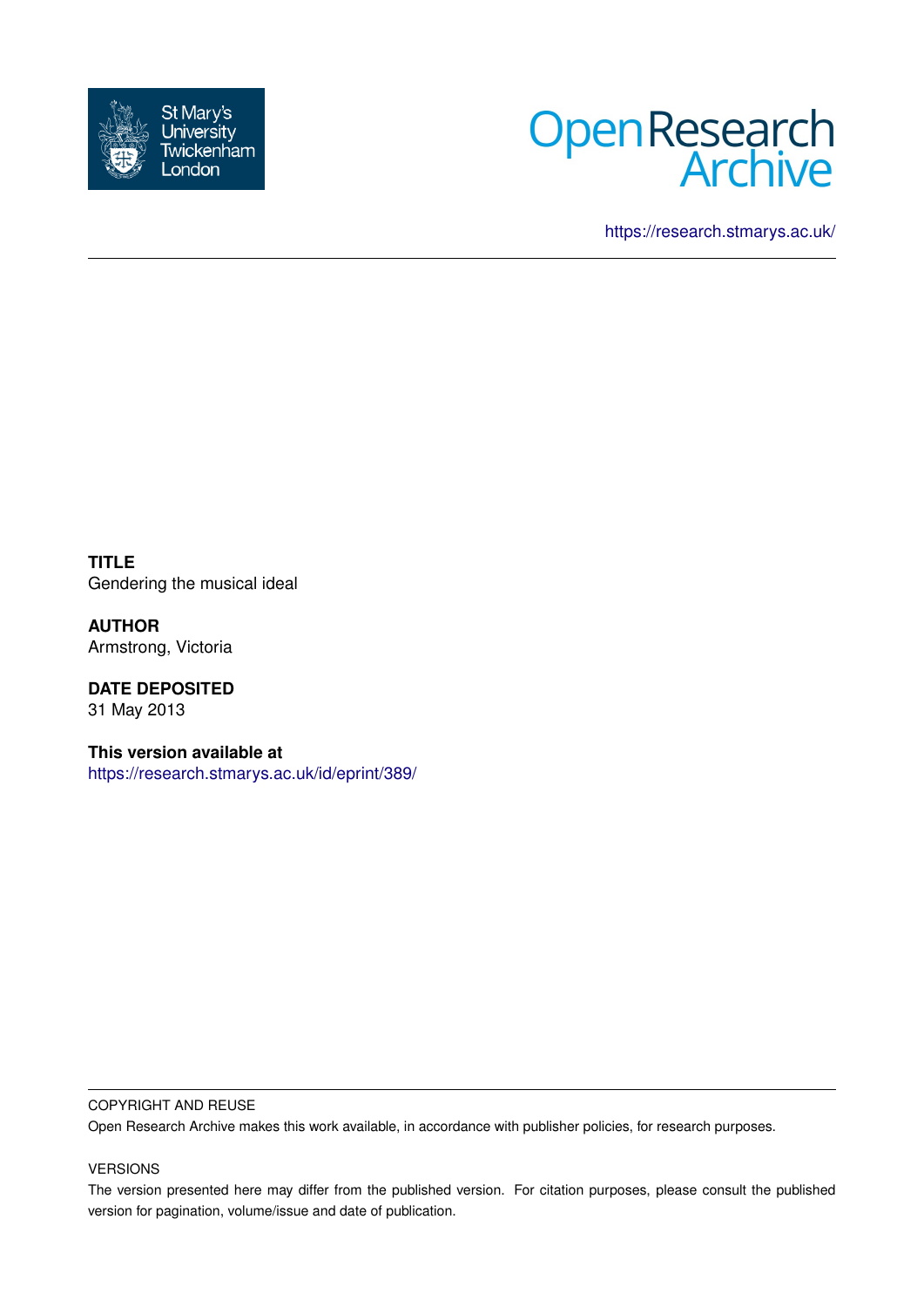**St Mary's University College** Twickenham **London** 



Gendering the musical ideal

Armstrong, Victoria (2012) *Gendering the musical ideal.* In: Musical appropriations: transformations, fusions, ownership and ethics, 4-7th December 2012, Grieg Academy of Music, University of Bergen Norway. (Unpublished)

Version: Unpublished

Copyright and Moral Rights for the articles on this site are retained by the individual authors and/or other copyright owners. For more information on Open-Research Archive's data policy on reuse of materials please consult http:// research.smuc.ac.uk/policies.html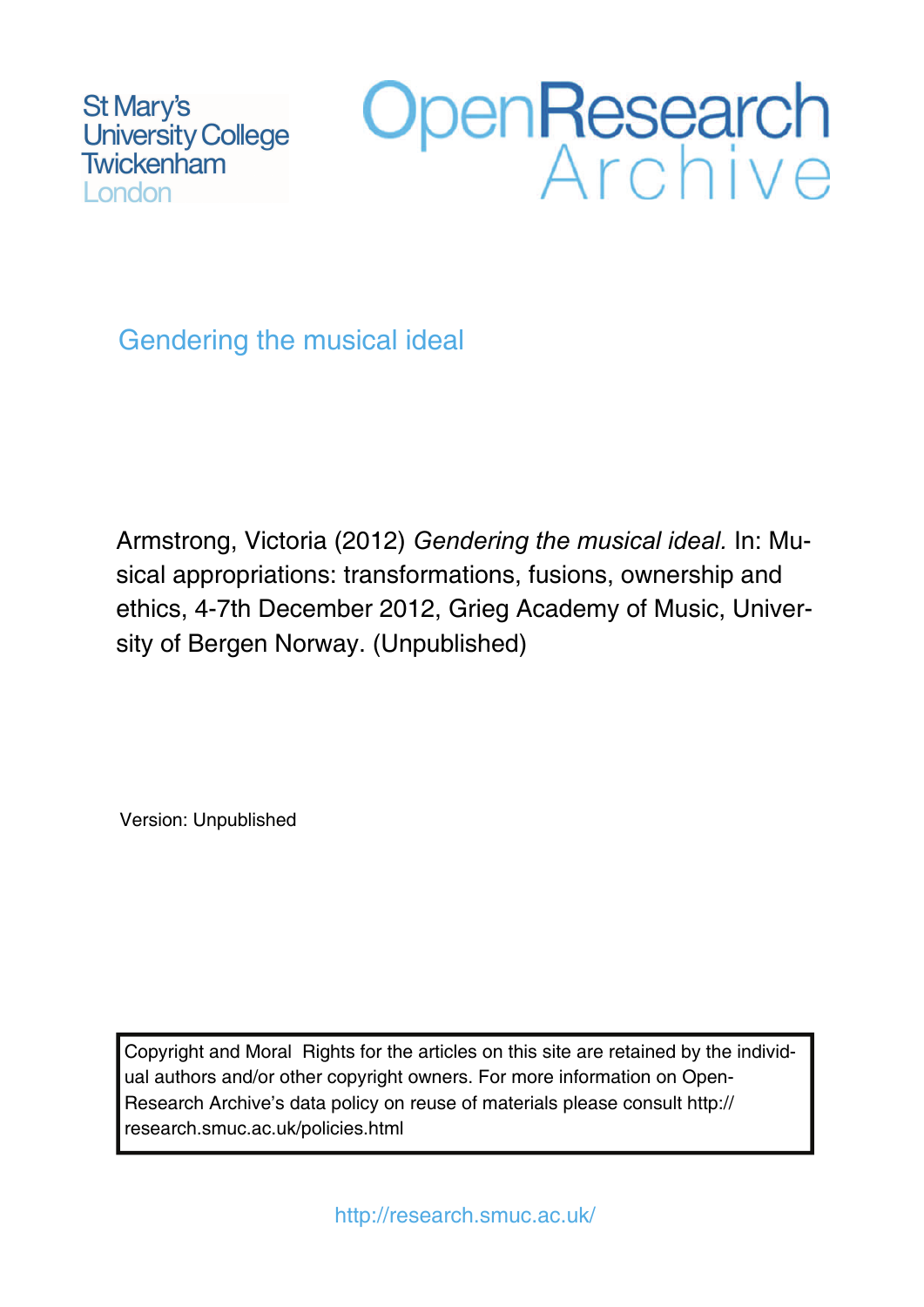## **Gendering the Musical idea: defining musical value in classroom composition**

## **Dr Victoria Armstrong**

Keynote address, December 2012, Grieg Academy of Music, Bergen, Norway.

#### **Setting the scene**

The importance of practical musical-making in music education has long been recognised as central to a child's musical development, in terms of musical understanding, development of knowledge and with regard to providing opportunities to facilitate a particular form of musical creativity through improvisation and, more recently, composition. And composers and music educators such a Carl Orff and his 'Orff Instruments' in the late 1920s and John Paynter in the 1960s and 70s (and beyond) were some of the earliest proponents who believed passionately about the value of giving children hands-on experience as music creators. As the composer and jazz pianist Julian Joseph notes studying composition is valuable not only in its own right but because of the insight it gives into music itself (2009: 237) stating that, 'to know what a thing is, to understand how it works, involves a sense of how it is made'.

In fact, reflecting on my own early experiences of music in the 1970s I can see how the work of Orff and Paynter shaped the approaches my teacher took to incorporating music into the classroom (and this was long before it became part of the National Curriculum, that wasn't until 1988). I went to a small rural Primary School in the South West of England which consisted of two rooms. One was allocated to the infants (4-7) and the other was for the juniors (where all children from 8 to 11 were taught together in the same room by one teacher). I recall the smaller of the two rooms being stuffed full of Orff's tone bar instruments - chime bars, glockenspiels, xylophones, the odd bit of percussion (most of which we made ourselves – shakers, drums and the like). When I think back to those experiences, the enduring memory was the fun and excitement of making music with other people, and being given free rein to devise our own music, often based on a story or picture provided by our teacher, Miss Lawrence. Little did we know that what we were actually doing was composing. The word wasn't used; it just seemed a normal part of our school week - to make music and make up music of our own.

However, little did I know then that this was to be my only experience of composition throughout my entire musical life. The music syllabus I followed at secondary school between the ages of 11-18 did not include improvisation or composition at that time. And certainly, during my four years at a Music Conservatoire training as a Classical Singer, my brief experience of 'improvisation' was in a one semester jazz module which involved working out jazz chords on keyboards in the 'piano lab' - the experience, as I recall, was neither particularly creative nor musically satisfying. My experience of studying and playing music as a singer and pianist, and flautist consisted of a rather limited diet of Western Classical Music. Music which constituted a canon of 'masterworks', and which has come to be considered as representing the highest pinnacle of musical value being highly innovative, original and therefore considered worthy of detailed study and attention. Furthermore, this exemplification of the best of the Western Classical Tradition is further distinguished by the fact that all of the music I played had been composed by a White Western male. But I never questioned this at the time.

However, a growing interest in and facility for performing contemporary music provided me with my first encounter with a female composer, which involved learning Judith Weir's unaccompanied mini-opera 'King Harald's Saga' from memory for my audition to undertake postgraduate study at the Banff Centre in Canada. Having completed my formal music education at the age of 24 and graduating from Music College this was the first female composer I had ever performed or studied, as I came to find out for myself there were quite of a few them, both past and present. Therefore, my musical education had to all intents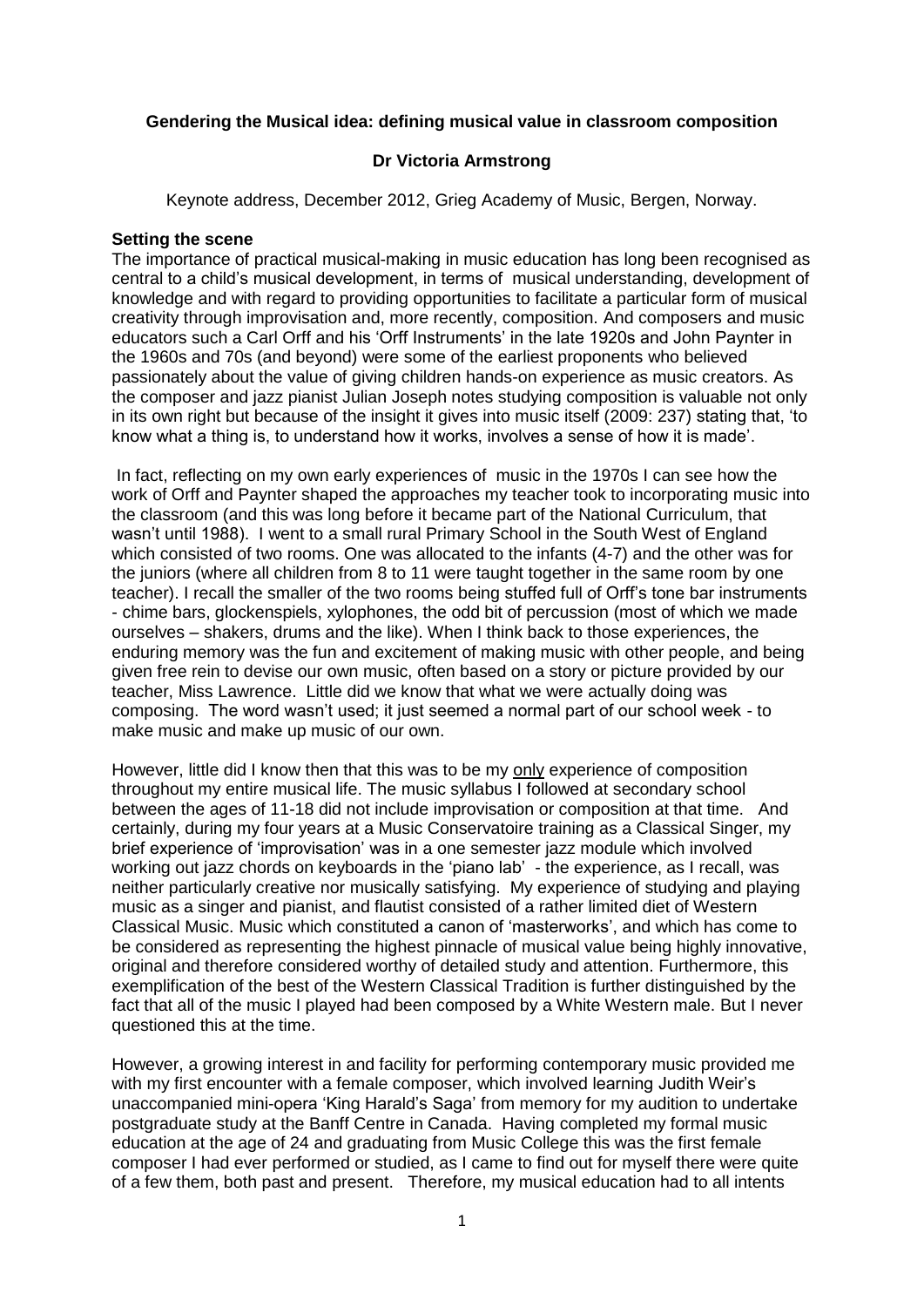and purposes air-brushed women composers from my musical life, and, with hindsight, what is perhaps most troubling is that this was never challenged or critically addressed by any of my instrumental teachers, my school teachers or my conservatoire professors. As far as they were concerned, they just didn't exist, or they may have felt their work wasn't of sufficient merit to warrant serious study – and the period I'm talking about takes us up to the early 1990s.

So, let's skip forward some twenty years and see how this situation now stands with regard to composition and the representation of women composers in formal music education. Firstly, on a positive note, composing is now a core part of the music curriculum in England and Wales, and has been since the introduction of the National Curriculum in 1988. I think it's probably safe to say that its place in the music curriculum is now assured (and in other countries too such as the USA, Canada and Australia) but there are still on-going debates (some of which I will return to later) about how best to 'teach' composing. On a less positive note, there appears to be very little that has changed regarding the presence and acknowledgement of women composers in formal music education. Looking at the current syllabus requirements of the GCSE (the General Certificate of Secondary Education which pupils take at 16) and the Advanced or A level which is studied between the ages of 16-18 in preparation for University Entrance, women composers and women performers rarely, if ever, feature in the anthology of 'set works' that students are expected to study. For example, one of the four 'areas of study' for the GCSE exam is Western Classical Music 1600-1899. It includes the usual suspects: Mozart, Chopin, Handel, Beethoven et al, but equally it could have incorporated music by Fanny Mendelssohn, Clara Schumann or the early works of Amy Beach or Cecile Chaminade. In Area 2, called 'Music in the 20<sup>th</sup> century', the music fare here includes Schoenberg, Reich, Bernstein, Webern but there are an abundance of riches when it comes music written by women in the C20th which have not found their way into this anthology. Why not Elizabeth Maconchy, Nicola Lefanu, Ruth Gipps, Sofia Gubaidulina, Pauline Oliveros, Ruth Crawford Seegar, or Nadia Boulanger (also a renowned composition teacher whose pupils included Philip Glass, the late Elliott Carter, Thea Musgrave and Aaron Copland). I could go on, but I think you get the point.

### **Gender and Composition**

So, moving now towards a critical discussion of gender and composition, why does the canon continue to hold such sway in contemporary music education and why do male composers continue to dominate music syllabi in formal music contexts? A prolific period of feminist writing about music in the late 1980s and 1990s drew attention to some critical issues regarding the subordination and marginalization of women's music (LePage, 1980; Neuls-Bates, 1982; Bowers and Tick, 1987; Shepherd, 1987; Pendle, 1991; McClary, 1991; Citron, 1993; Solie, 1993; Cook and Tsou, 1994; Dunn and Jones, 1994; Jezic, 1994; Halstead, 1997 'The woman composer: creativity and the gendered politics of musical composition'). For the first time musicology cast its critical gaze on how gendered ideologies are constructed and maintained through various musical practices. These texts acted as a long awaited corrective to the hitherto unchallenged supremacy of hegemonic masculinity that underpin discourses about music. However, while we now have a far better understanding of the historical, social and psychological reasons given for women's marginalisation from the Western Musical Canon, as Burnard (2012) notes in her recent book 'Musical Creativities in Practice 'the idea of Great Performances of Great Works by Great Composers persists as a historically specific ideology' and has resulted in a concept of the 'masterwork' which celebrates both the 'sacred and fetishized formal act of composition', and the cult of the male Romantic stereotypical composer.

In summary, composition has and continues to be associated with masculinity. This is due to the historical and social construction of composing as male because the act of composition is typified by a focus on technical knowledge, expertise, rationality and mental logic, attributes which supposedly characterize men and masculinity. Within Western thought, the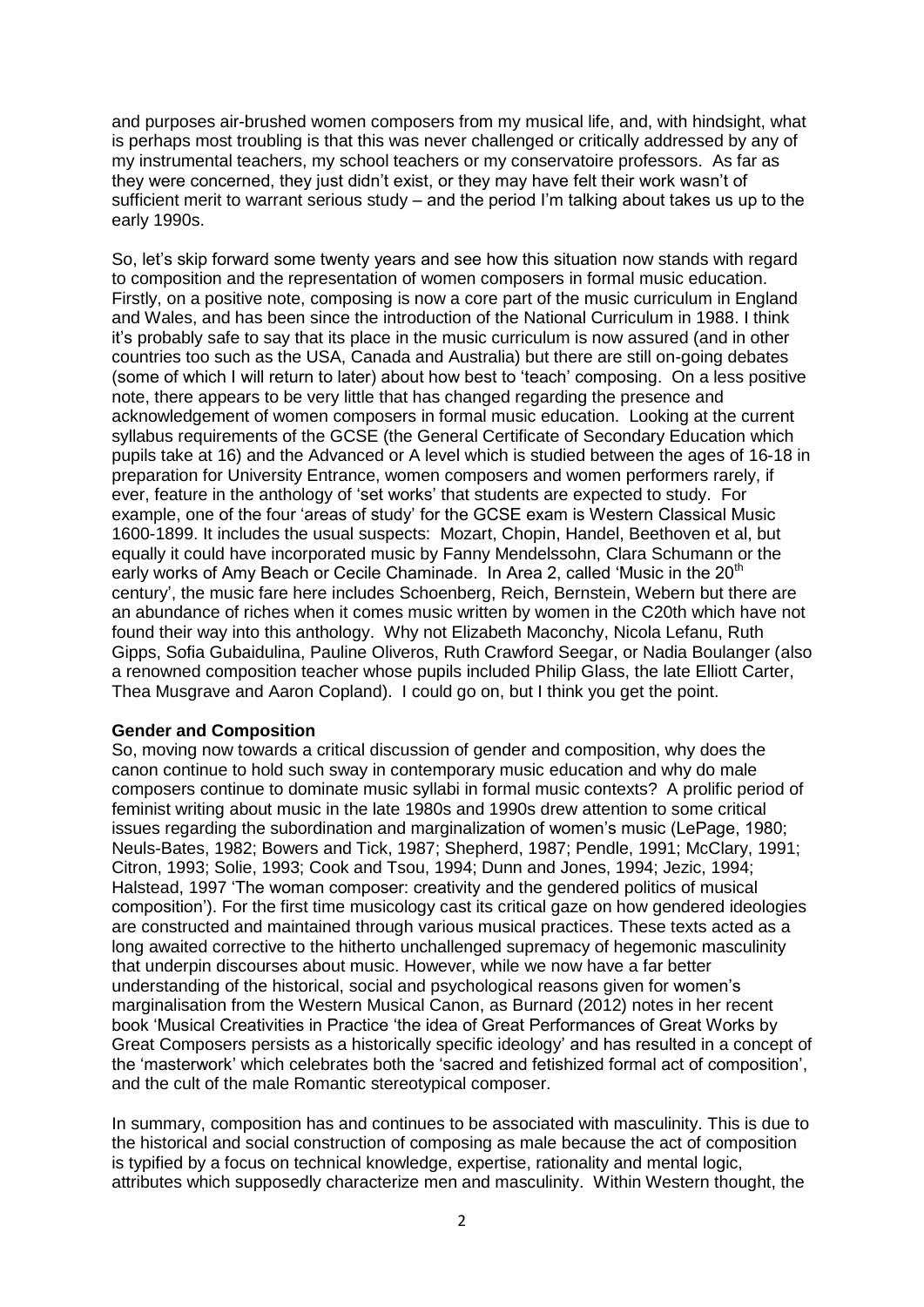dualisms that construct the oppositional male/female, mind/body, reason/emotion, culture/nature split reproduces this gendered discourse, a way of thinking about the world that results in common-sense notions of 'how things are'. Take this example from Paul Ableman's 'The Doomed Rebellion (1983), where he accounts for women's perceived lesser capacity for creativity as determined by biological difference. Because a man cannot be 'biologically creative' and therefore have babies, he is:

*driven to fulfil his creativity 'out there'.... A woman may go 'out there' but part of her is always tempted back towards the womb and the future, and the divided impulse, which blunts her culturally creative drive, and is undoubtedly the reason why so few women ever produce major cultural contributions.*

Such perspectives polarize masculinity and femininity and we construct musical experiences and meanings through this gendered lens. In her seminal work on gender and music education, Green (1997) argued that there are two distinct aspects of musical meaning, the first of which lies within the organization and conventional interrelationships of the musical materials. These *inherent* musical meanings are part of the listener's learnt understandings of how musical materials relate to each other. In addition, the listener also brings other experiences to bear on the music such as their own cultural and social position or perception of the performer (such as appropriate mode of dress, for example). These *delineated* meanings operate dialectically with music's inherent meanings and, whether consciously or not, our listening experiences are never devoid of these meanings. If we then apply this to how we construct gendered musical meanings, Green argues that when we see a woman performing or listen to the work of a female composer her femininity becomes part of the music's delineations. However, whereas the female singer affirms her femininity through the perceived alliance of her sound with her body, devoid of the need to control or employ external forms of technology, the female composer challenges patriarchal notions of femininity. In order to create the technical object (music), the composer must have technical knowledge of instruments and harmony in order to create the musical work, as well as an understanding of both technology and compositional technique leading Green to suggest that composition becomes a 'metaphorical display of the mind' (ibid: 84). Therefore, 'part of the musical delineation includes the notion of the mind behind the music, and part of the notion of mind is that it is masculine' (ibid: 88). A similar point is made by Citron (1993) who also argues that the male appropriation of creativity relies on this ideology that links creativity to the mental, although this may appear contrary to how we perceive the arts as they are understood as dealing with emotions; emotions one would expect to be grounded in the natural body and thus 'feminized'. As such, 'feminine emotion' must be supplanted by the 'rational' masculine mind; rational knowledge that transcends and subordinates 'feminine' emotions. However, even though the male creative genius is allowed to take on these 'feminised' attributes, Battersby (1989) argues that, when applied to females, these attributes are not accorded the same status. As Green observes this can result in femininity being defined by attributes such as passivity and emotionality , while masculinity is defined as active, rational, inventive, experimental and scientific.

Battersby (1989: 32) observes that:

*The progress of women in the arts has been like the slow, sideways progress of a crab towards the sea: a crab that keeps being picked up by malicious pranksters and placed back somewhere high on the beach... Our present criteria for artistic excellence have their origin in theories that specifically and explicitly denied women genius. We still associate the great artists with certain (male) personalitytypes, certain (male) social roles, and certain (male) energies... Women who want to create must still manipulate aesthetic concepts taken from a mythology and biology that were profoundly anti-female. Similarly, the achievements of women who have*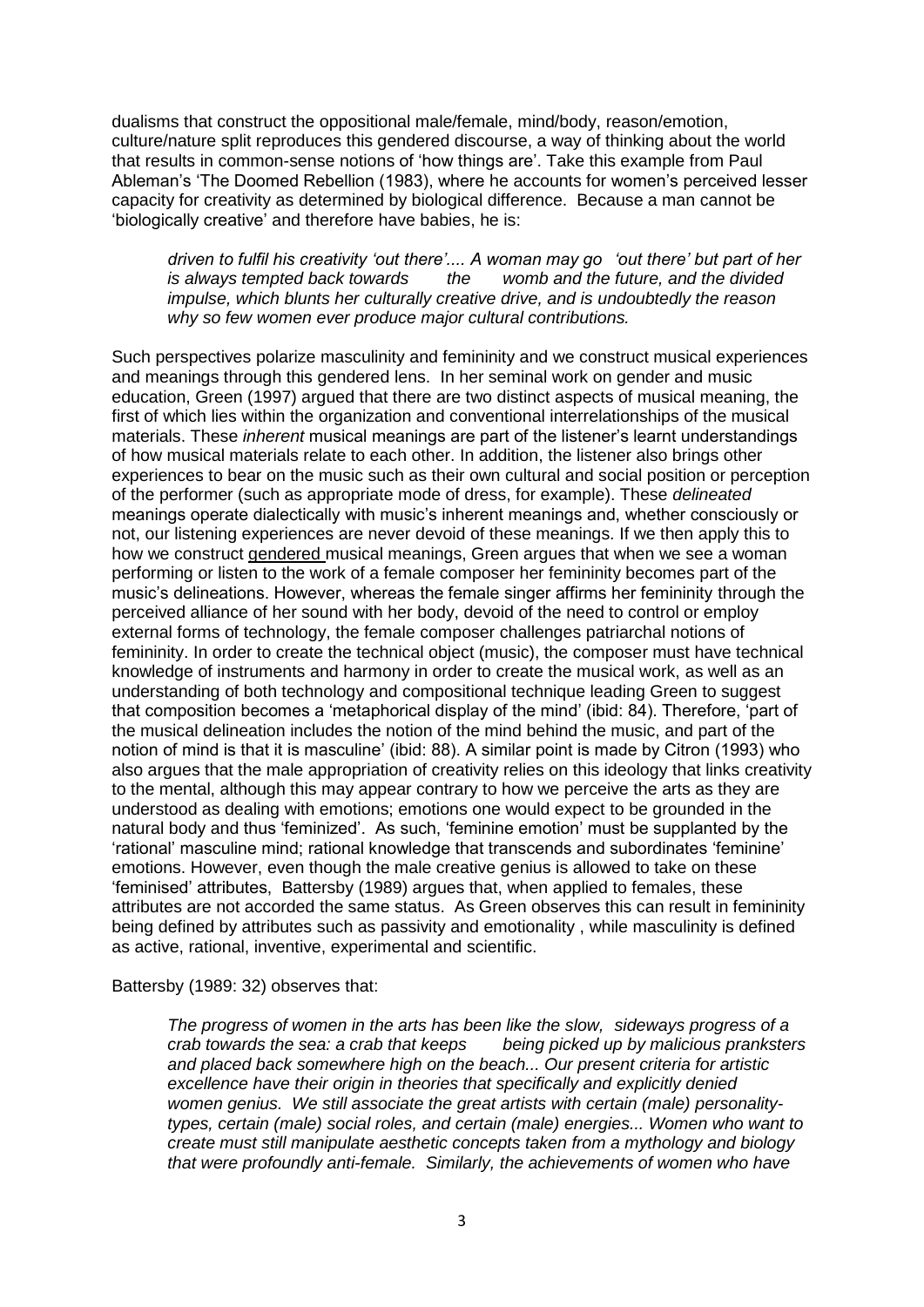*managed to create are obscured by an ideology that associates cultural achievement with the activities of males.* 

### **Turning our attention to the classroom**

So, as I have outlined in some detail, gendered ideologies within Western art music continue to inform notions of what constitutes a composer and this composer is invariably male. Drawing on data gathered from a study of four schools in London and the South East of England over a six month period, in the next part of my talk, I will show how these constructions continue to conflate masculinity with the appropriation of creativity and artistic ability which, in the music education classroom, can prevent girls' work and working processes being accorded value. I will do this through an examination of the gendered discourses underpinning teachers' perspectives of deviance and conformity when students are working with teacher-generated musical models and stimuli. Through an analyse of the experiences of two pupils in one particular school, I will then go on to look at how this is reinforced by teachers' different levels of 'interference' in male and female students' compositions in ways which conflate deviance with musical value thereby reinforcing normative assumptions about femininity and masculinity.

It is worth pointing out at this point that the actual focus of my original research from which this data is taken was on gender as it related to digitally mediated compositional process. I hadn't anticipated that there would be a gendered dimension to the way students were expected to compose using existing musical models but it turned out be a key theme in the students' narratives of their compositional processes.

Firstly, I will briefly outline the educational debates about the appropriation of musical styles, ideas and models as a starting point for students' composition and then demonstrate how this practise has a highly gendered dimension which contributes to perceptions of gendered musical value. Bunting (2002) has noted that the thorny notion of 'originality', considered so important Western composition as epitomised by is deeply problematic if this is the only criteria by which we assess the value and quality of young people's compositions. In line with the report issued by the National Advisory Committee on Creativity and Cultural Education in 1999, it has been suggested that there are different categories of originality: individual, in that it may be original in relation to that person's previous work, relative, in that it could be considered original in relation to the work of their peers, or historic, or what Anna Craft would call 'Big C' creativity where the work is deemed original in relation to anyone's previous output. This is particularly important to keep in mind when teachers are making value judgements about their pupils' work. Long before composing became compulsory in the music curriculum, Plummeridge , in the early 1980s had questioned the educational value of using appropriated musical ideas from other composers' work although, as we know, this approach has a long-tradition in how composition is taught because, as Paterson and Odam (2000:38) have noted, 'learning by copying has a noble precedent'; and certainly pastiche is valuable for developing students' understanding of a style or a musical language. Glover (2000) also expresses her concerns arguing that, despite teachers' beliefs that children come into school trying to compose without musical models, children do have a wide range of experiences of musical models acquired through enculturation and it is the teacher's task to uncover what pupils bring with them into the classroom rather than imposing a set of musical models and values. Enculturation is not about musical training and skill but about children's musical development in relation to their sense of the music around them and how they wish their own compositions to relate to this (Sloboda, 1985, cited in Glover, 2000). This leads Glover to assert that '… it is when they [*the children*] come up with their own ideas for what the music will be that it becomes most meaningful to them' (2000: 27). Starting a new piece from scratch is a challenge all composers must face, but invention and generation of musical materials is obviously a fundamental starting point for any composer and yet teachers, guided by music syllabus requirements, invariably appropriate musical materials as a basis for a compositional activity.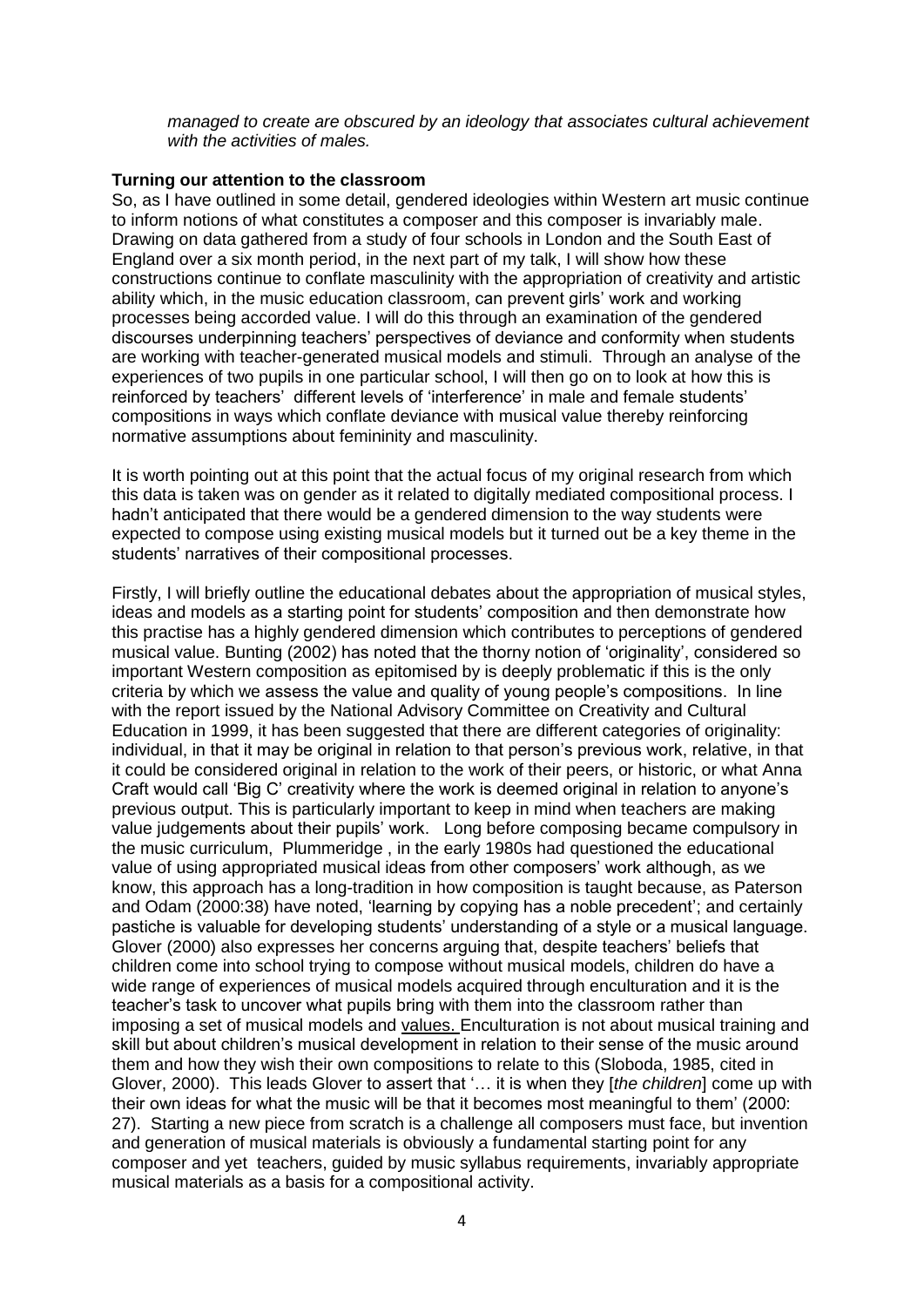And yet, this practice, while educationally and musically dubious, underpins the current composition coursework requirements for music. Students are required to produce three pieces. Two of the compositions must be in contrasting styles, one of which should be from the Western Classical Tradition and one must use techniques and conventions from music of the C20th and C21st (usually minimalism or serialism). For one of their compositions, they have four musical briefs, i.e. the beginning of a piece, which they are expected to complete in a musically appropriate style (it could be a chord sequence, it could be a melody, but they have to use this as their starting point). They are encouraged to draw on the music they have studied in their 'anthologies of set works' which, as I observed earlier, is dominated by the work of Western male composers. Only one of their submissions is a 'free' composition.

My findings showed that working with musical ideas provided by teachers elicited similarly negative responses from both boys and girls. Although some students stated they liked the boundaries provided by a given musical idea the majority saw such stimuli as removing a sense of ownership or pride in their work, as Carolyn passionately stated:

**Carolyn: I find if you're given an idea and told to stick with that idea, then I'm like 'But I didn't want to go in that way', so, you're always proud of yourself when you come away with a composition that sounds sort of good but then you do sort of, there's not much emotional attachment to the piece. I suppose that's a bit of shame because that's what music's about for me**.

This sense of 'emotional attachment', pride and self-expression were very strong themes in the girls' comments about their work from all four schools and, similar to Carolyn's remark, having written a piece of music based on your own ideas was crucial in producing a meaningful and satisfying musical experience:

*VA:* **The stuff that you compose. What do you think its purpose is, apart from fulfilling coursework obligations?** *Joanne***: Well, I suppose it has got some kind of meaning in it. The things you do from scratch or something is more meaningful because it's something you've started from the beginning but if you've got, you're like told to do something along these lines, it's not as meaningful because you've been told like half of what you're supposed to do.** *(GCSE girl, Old Tech Grammar)*

# **Deviance and conformity**

The girls' comments suggest that that these compositional constraints disrupt their sense of ownership and pride in their work, and yet, they have particular resonance here as they relate to teachers' gendered constructions of deviance and conformity. As Walkerdine (1990) observed in her study of gender in the mathematics classroom not only is boys bad behaviour downplayed by teachers but 'being naughty' is actually turned into a positive attribute linked to an assumption of masculine creativity whereby boys are seen as 'independent, brilliant, proper thinkers' unlike girls who are 'described as lacking the qualities boys possess'. They are no trouble, but then their lack of naughtiness is also a lack of spark, fire and brilliance' (ibid: 127). Green (1997: 200) makes a similar observation in relation to music composition '… where feminine conformity is taken to be a symptom of a lack of compositional ability and a dull musical mind, whilst, conversely, masculine non-conformity is understood to be a source of inventiveness and creativity'. It is precisely *because* boys play wrong notes, do not stick to set forms and 'experiment' more that teachers perceive them as having more imagination and compositional ability compared to girls. Girls are perceived as better at 'getting down to work' and tend to work harder but this is given as a causal explanation for their lack of autonomy and creativity (ibid: 198). Girls' qualities (of working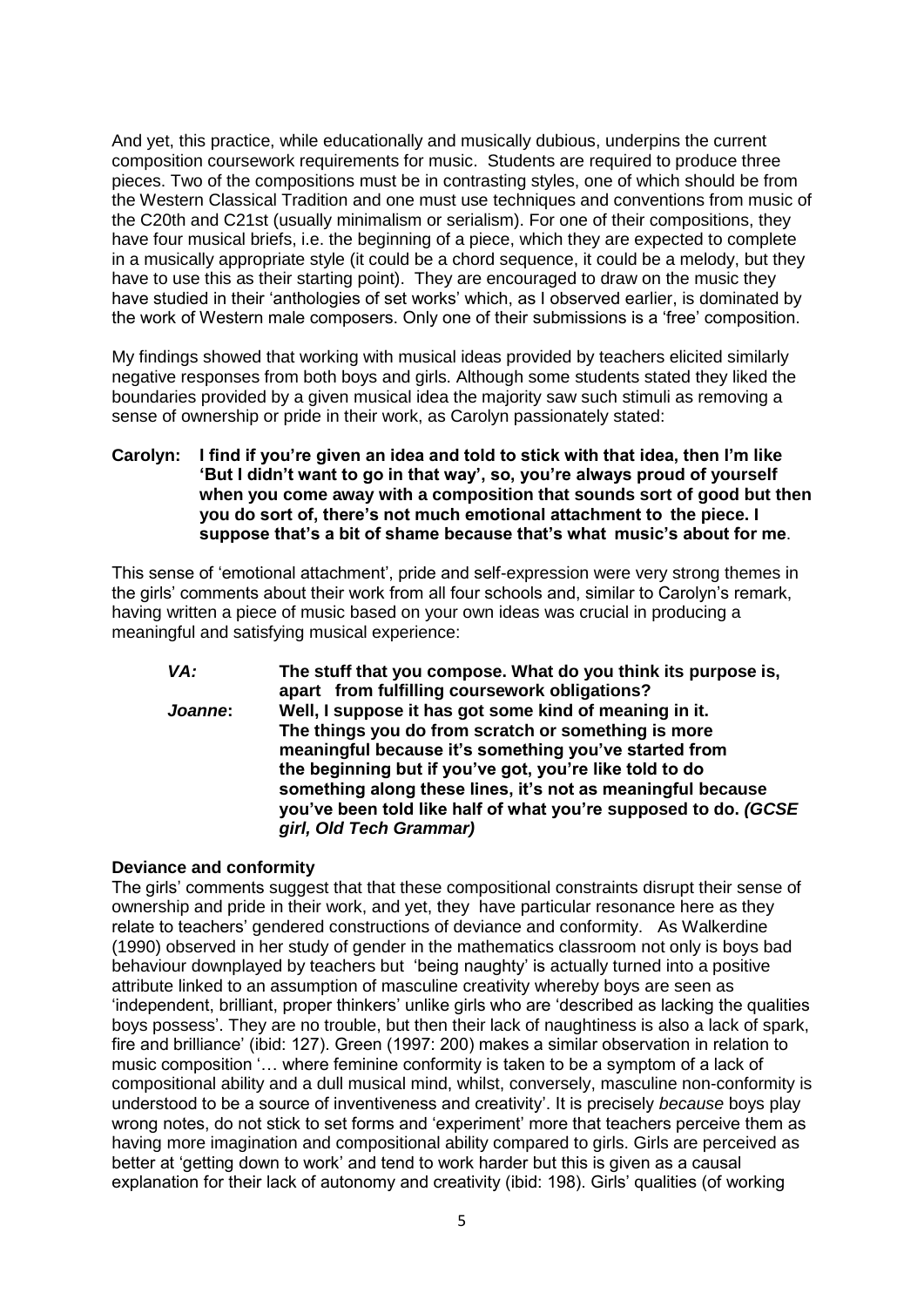hard and being quiet) are unfavourably compared to the creative and inventive qualities teachers attribute to boys that make them successful at composing. As one teacher commented, girls are more interested in 'writing things down and getting it right' but boys 'would rather be creative and not bother learning how to write/record work' (ibid: 197).

This is certainly borne out in my findings which suggest that providing pupils with a musical idea has highly gendered connotations, due to the fact that teachers' value judgements regarding how conformity and deviance are perceived had a strong gendered dimension. Whereas male pupils' 'deviance' is accommodated and encouraged by the teachers, female pupils are not always accorded the same degree of autonomy. Interestingly, as the above discussion shows, the issue of providing musical ideas elicited uniformly negative comments from virtually all the pupils interviewed but boys and girls responded differently to set tasks and boys were far more likely to deviate from the given material.

### *Accommodating deviance*

From the observations and interviews carried out in my four schools, there was evidence to suggest that when boys deviated from the music stimulus they were more likely to go unchallenged thereby affirming assumptions about boys' supposedly greater creativity and imagination as composers. The teacher's acceptance of their deviance appears to feed back into the boys' perceptions of themselves as creative, musically autonomous individuals and becomes, in Green's (1997) terms, affirmatory of their masculinity. This was certainly borne out in the ways that boys' and girls' deviance was perceived and accommodated by the teachers within my study. For example Robert, a GCSE student at Old Tech Grammar, asserted that he could not compose if he was given an idea because 'it sort of like pressurizes me. It's like saying you *have* to do this'. His strategy was to completely subvert the nature of the task that was set and, despite some initial misgivings by the teacher he was allowed to continue to write what he wanted:

*VA:* **Do you stick to that [***the musical idea***] or do you try to change it?** *Robert:* **I have an example of that. He [***Mr Clarke***] gave me, gave everyone this piece called 'Summertime' and we had to do an arrangement of it and um, mine was not 'Summertime' at all by the end of it. It's now like a sort of a club-dance remix style thing which he didn't like very much. He wanted to hear the actual tune but I'd changed every bit of it: the tune, the rhythm. He tried to make me re-do it but no-one else re-done it so I didn't re-do it.** *(GCSE boy, Old Tech Grammar)*

Robert uses the idea of stimulus and the concept of an 'arrangement' very loosely and, even when challenged by the teacher, he refuses to change it. I asked his music teacher about this during his interview. He stated that, 'No, it wasn't what was set and I didn't really like it but Robert is very creative and he tends to produce really good pieces'. The teacher's perception of Robert's deviance (both musically and in terms of attitude, by refusing to acquiesce to the teacher's instruction to re-write his composition) becomes a sign of his creativity in the eyes of teacher and, furthermore, his deviance is tolerated because his music is accorded *value*. As such, 'deviance' and 'value' enter into the discursive construction of masculinity but are not part of the discursive construction of femininity characterized by conformity, diligence and is non-innovatory. (Green, 1997).

# *Deviance and musical value*

I will now to illustrate this conflation of deviance with musical value through a case study of two pupils at Crossways Independent School: Luke, a 15 year old male GCSE student, and Carolyn, a 17 year old A Level student. Initially, from the classroom observations it appeared that there was a high degree of flexibility in working with the given stimulus. Having spent a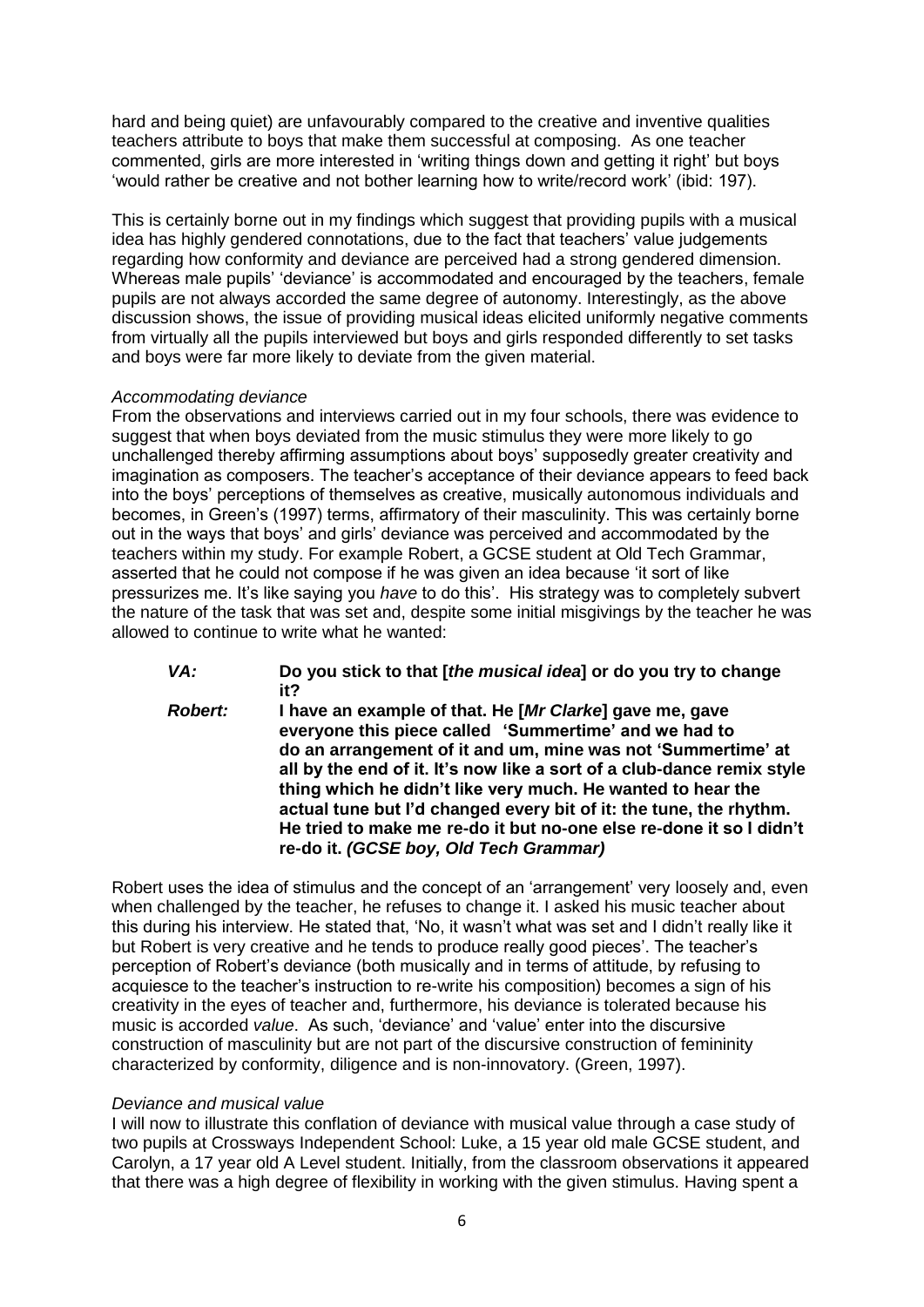GCSE lesson reviewing Indonesian scales, the class teacher, Mr Trevor, told the pupils to use the notes of the scales they have just been looking at as a starting point for their own Gamelan compositions and the following exchange then took place:

> **The teacher says 'I'll let you into a secret, I wasn't sure how much I wanted you to know beforehand about writing a Gamelan piece'. Luke asks does he mean 'not being tied down?' The teacher says he wants them to be 'open to their own inspiration' […] Luke asks about the time signature; he wants to use 19/2 but then says he wants to write it in 19/4. He says he'll try it and the teacher supports this idea and says it will naturally subdivide into smaller blocks. (Field notes, first GCSE observation, 28 February 2003).**

After the lesson Mr Trevor and I met in the staff room and I was keen to explore his views about pupils' compositional process. He stated that he believed in allowing the pupils as much freedom as possible and did not insist on them writing 'strict pastiche' of any particular type of music because it was better for pupils to 'play around and see what happens', as evidenced by his support for Luke's inclination to experiment with the rhythmic elements of the piece. On the surface, this seemed an extremely positive scenario. However, after carrying out further observations and interviewing the pupils, I began to realize that what I had witnessed was indeed the teacher's tolerance and accommodation of deviance but that it was more likely to be accorded to male pupils.

Upon my introductory first visit to the school where I was introduced to the pupils, Mr Trevor pointed Luke out as 'an extremely good composer' informing me that both his parents were professional musicians and that Luke was very talented. No claims were made for Carolyn's abilities when I subsequently visited my first AS level class (also taught by Mr Trevor) but I found out that she had achieved an A Grade for GCSE music in her previous school and had been awarded consistently high grades for her compositions. When asked if he had noticed any differences in the way pupils composed using music technology, Mr Trevor stated that he tried not to impose too many restrictions on pupils during the early stages of their compositions because 'The fewer rules I give them the quicker they work and also the better they work. I mean, this isn't true of everybody of course. I mean, it's absolutely true of the most gifted'. It was noticeable that, when applied to Luke, the 'rules' were exceedingly flexible both in terms of musical parameters and how he occupied his time. He was given a high degree of autonomy in composition classes, often not composing at all. His minimal compositional activity in class, although commented upon, was tolerated because he was seen as a gifted composer:

> *Mr Trevor:* **Luke […] quite likes to be cool and waste his time on Friday afternoons and mess around and then basically produces fantastic pieces, you know […] I wish he would focus more during lesson time but, if he's composing and bringing the work in to show me so it's not so important that he should be actually visibly engaged in work on Friday afternoons.**

This teacher's attitude towards Luke played a very strong part in Luke's construction of himself as a gifted composer. He was also acutely aware that the teacher's tolerance of his slack attitude on Friday afternoons was connected with this:

- *VA:* **When you do have a brief from the teacher, to what extent do you stick to it?**
- *Luke:* **If I'm doing my own work then I'll stick to it exactly but I don't really, that's the only time I might […] Well unless I do it and change it and**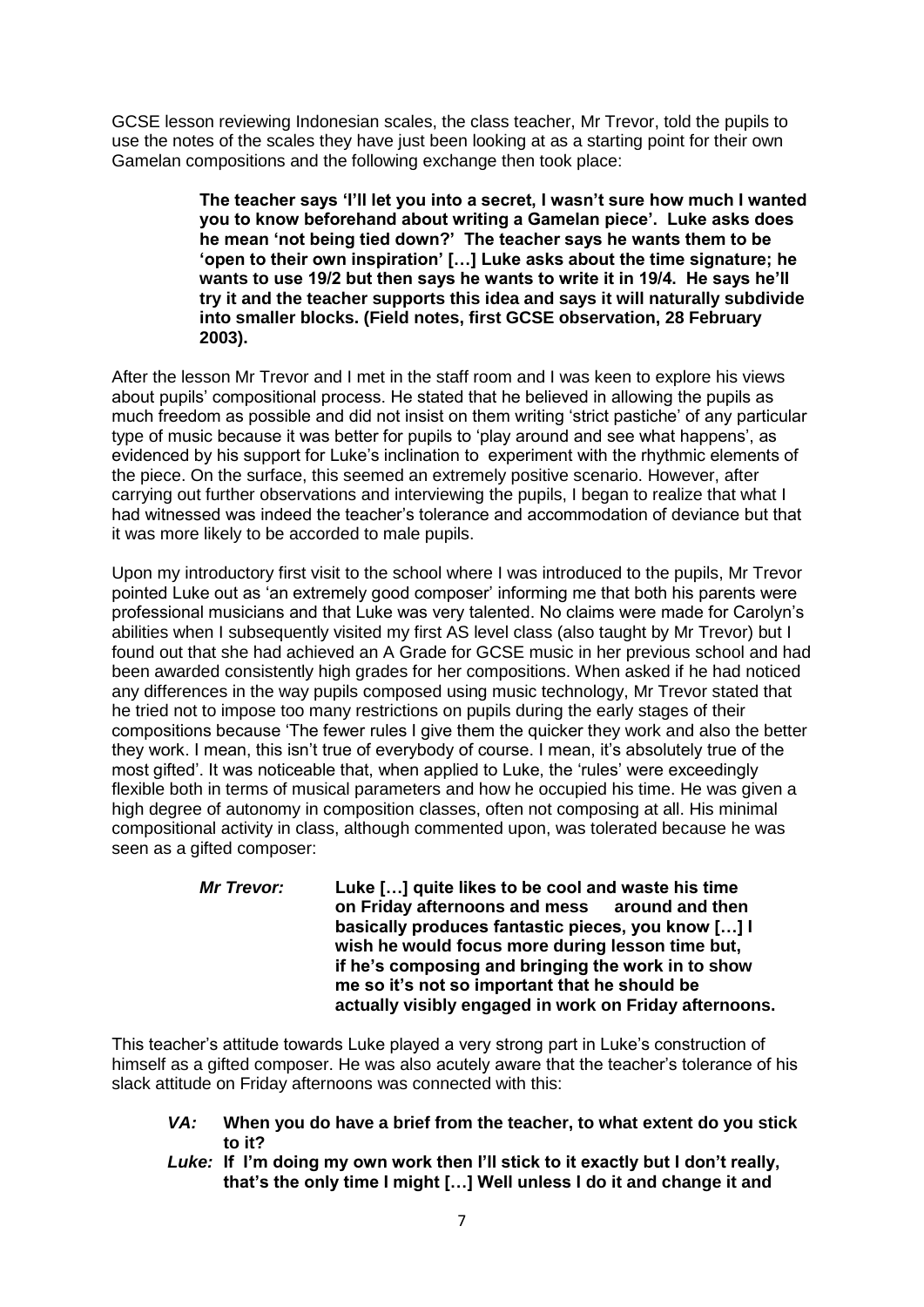**then it sounds awful then I'll put it to how it originally was and I'll save it but normally I'll change it.**

- *VA:* **You don't ever feel constrained by the fact that you've been given a melody or a harmony framework or whatever?**
- *Luke:* **I'm not given a melody or harmony because, I don't know, well, I think some people are but I'm not sure I'm** *expected* **to stick to it. I dunno.**
- *VA:* **What do you mean?**
- *Luke:* **Well, I don't think, I mean, apparently anyway I'm much further ahead than anyone in the class or the year for music so I dunno, I'm just kind of left to potter about and see what happens really. Yeah, I dunno really. If I find something that sounds really nice the teacher won't make me change it because it's not exactly what he wanted […] I've also convinced him that playing theguitar during lessons is also a definition of work!**

This last sentence refers to what Luke usually did in the Friday afternoon lessons I observed.

This scenario contrasts sharply with the teacher's attitude towards Carolyn. Composition was viewed quite favourably by all pupils at this school and, like Luke, Carolyn was a particularly keen composer often working with her brother's sequencing software at home and appeared to be trying hard to forge a strong compositional identity. In her interview she expressed consistent and very clear ideas about the music she wanted to write. However, unlike Luke, Carolyn was not viewed as a particularly gifted composer by Mr Trevor and he would often become frustrated with what he saw as her 'inability to move ideas forward':

| Carolyn: | Yeah, um, I'd say I'm really satisfied with the Minimalist<br>style but I feel a bit, with the song I wrote that it's sort of,<br>not to be rude about the teacher but I sort of felt it went off in the<br>direction that he wanted it to go in and not so much in the<br>direction that I wanted it to go in. And I felt it's sort of come away<br>slightly sounding like popular music mixed with a Renaissance<br>dance which sounds slightly bizarre. I still like it but it's just I |
|----------|--------------------------------------------------------------------------------------------------------------------------------------------------------------------------------------------------------------------------------------------------------------------------------------------------------------------------------------------------------------------------------------------------------------------------------------------------------------------------------------------|
|          | don't feel that it was really what I wanted to write.                                                                                                                                                                                                                                                                                                                                                                                                                                      |
| VA:      | How did that happen?                                                                                                                                                                                                                                                                                                                                                                                                                                                                       |
| Carolyn: | I think it was just because, I've got to do a middle eight                                                                                                                                                                                                                                                                                                                                                                                                                                 |
|          | section of the composition and I think he [Mr Trevor] was trying                                                                                                                                                                                                                                                                                                                                                                                                                           |
|          | to show me how to do this by doing this composition with me                                                                                                                                                                                                                                                                                                                                                                                                                                |
|          | and I think it sort of, he had to kind of show me how to do certain                                                                                                                                                                                                                                                                                                                                                                                                                        |
|          | things, [so] it meant that it went in a different direction. Um, I                                                                                                                                                                                                                                                                                                                                                                                                                         |
|          | started with a very good idea for the song but then I hit a hard                                                                                                                                                                                                                                                                                                                                                                                                                           |
|          | wall sort of thing. I hit a barrier and it's quite hard for me to                                                                                                                                                                                                                                                                                                                                                                                                                          |
|          | get over that and that was the point at which the teacher's                                                                                                                                                                                                                                                                                                                                                                                                                                |
|          | influence on the piece came in because he was getting quite                                                                                                                                                                                                                                                                                                                                                                                                                                |
|          | frustrated that I wasn't getting on with this piece and I was                                                                                                                                                                                                                                                                                                                                                                                                                              |
|          | finding it quite difficult getting on with the piece so he just went                                                                                                                                                                                                                                                                                                                                                                                                                       |
|          | 'Well, do this, do that, think about the instruments coming in                                                                                                                                                                                                                                                                                                                                                                                                                             |
|          | there' and giving me these ideas and I just went with them                                                                                                                                                                                                                                                                                                                                                                                                                                 |
|          | because I couldn't think of anything else to do. Um and I think                                                                                                                                                                                                                                                                                                                                                                                                                            |
|          | that meant that it came out sort of with quite a lot of his ideas.                                                                                                                                                                                                                                                                                                                                                                                                                         |
|          |                                                                                                                                                                                                                                                                                                                                                                                                                                                                                            |

Despite her best efforts, Carolyn was not afforded an autonomous compositional identity, unlike Luke. While teachers need to be on hand to provide advice and assistance, in this case, it appears that this tipped over into something more akin to teacher *interference.* This was rooted in the teacher's perception of Carolyn's assumed lack of ability and his significant compositional input into her piece prevented Carolyn from developing and showing her skills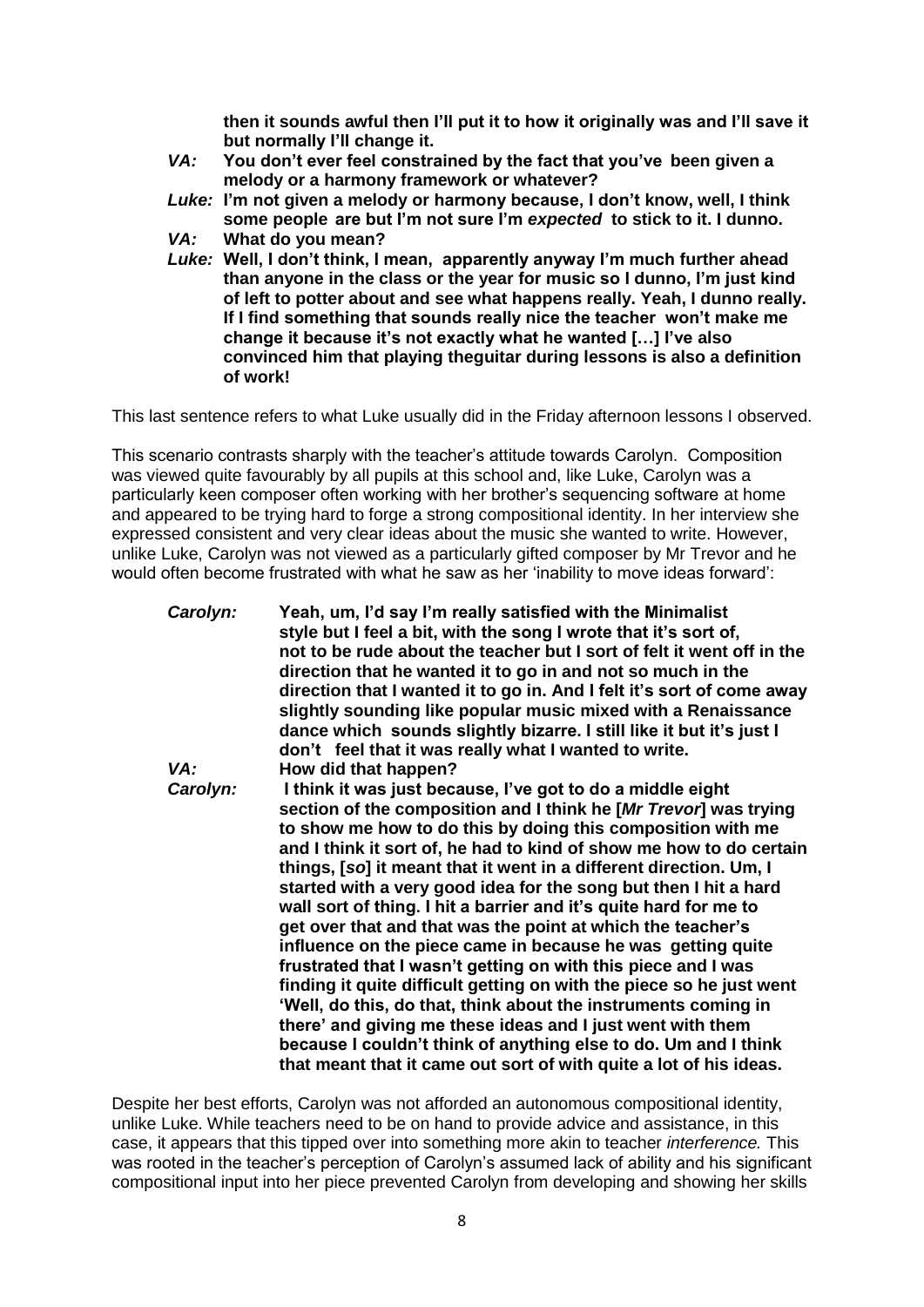as a composer. Rather than offering her a range of possibilities about how to progress, he removed all possibility of compositional autonomy from her, asserting his own compositional ideas and identity on her work. The time and flexibility accorded to the compositionally gifted Luke was not equally accorded to the apparently compositionally ungifted Carolyn. This could be said to reflect the persistent Romantic legacy which we find personified in the individual accomplishments of the Great male 'genius' Composer, which Burnard (2012) argues results in a 'concept of musical creativity' which embodies the ideal 'of music autonomy, ownership, authorship, and authority' (p. 9) and originality. Rather problematically, as Burnard (2012: 10) rightly observes this 'Western conception of musical creativity increasingly underpins the values and norms for measuring and standardising the assessment of composition'; such ideologies, when reproduced by teachers' utilisation of these value judgements, can prove devastating for those whose work falls outside of this narrow, and highly gendered remit for what constitutes a composer.

Another example of how these gendered ideologies were played out in the classroom can be seen in how the teacher accommodated Luke's assertion that he was not able to compose at school because he had a 'creative block'. He said he was currently playing around with a chord sequence at home for a 'much bigger piece than anything I've really tried to do before' that would be scored for guitar, double bass, string quartet and percussion. The teacher also commented on Luke's intention to write this 'ambitious' piece and was happy to let him work this out in his own time even if this resulted in significant indolence on Luke's part during composition lessons. Citron (1993: 60) asserts that the musical education required to become a composer reflects ideologies about the kinds of training needed to produce certain kinds of music; the type of music that embodies the value of the musical canon and has tended to privilege 'largeness: more notes, more sound sources, more performers, more volume'. Luke's ambitions to write a large-scale piece appears to reflect this privileging of male knowledge, supported by the implicit value judgement from the teacher that informs his relaxed approach towards Luke's classroom activities. In addition, the teacher's attitude towards Luke evokes earlier descriptions of the male creative genius of the nineteenth century who embodies the values of originality, authenticity and spontaneity. But, as Battersby points out (ibid: 15), this is an evaluative term whereby the 'genius' is judged valuable in terms of his contribution to art and culture and these will be *male* standards on which judgements are made. These judgements also accord with the notion of 'professionalism' which comes with a number of assumptions about the identity of the composer - that the professional composer will be male as the presumed repository of knowledge and skill, requiring cerebral control (Citron, 1993) and is certainly evident in the teacher's construction of Luke:

## *Mr Trevor:* **As long as he's here and kind of thinking about it and vaguely thinking about what everyone else is talking about then actually, well for an adult we would allow that to be a vital part of the process so why on earth should that not be for a fifteen year old?**

Echoing Luke's appraisal of his approach to composition, Carolyn stated that 'I generally have to sit down and think about what I'm gonna do' to work on new ideas but this was perceived by Mr Trevor as her 'always leaving things to the last minute'. Although both Carolyn and Luke appear to work best when starting from their own ideas, requiring significant amounts of time to let ideas ferment, Luke is granted the privileges of an adult male professional composer because he produces 'fantastic pieces'. However, Carolyn, whose compositions were not considered particularly noteworthy, was not accorded the same status and this had serious consequences for her identity as a composer as this poignant comment illustrates: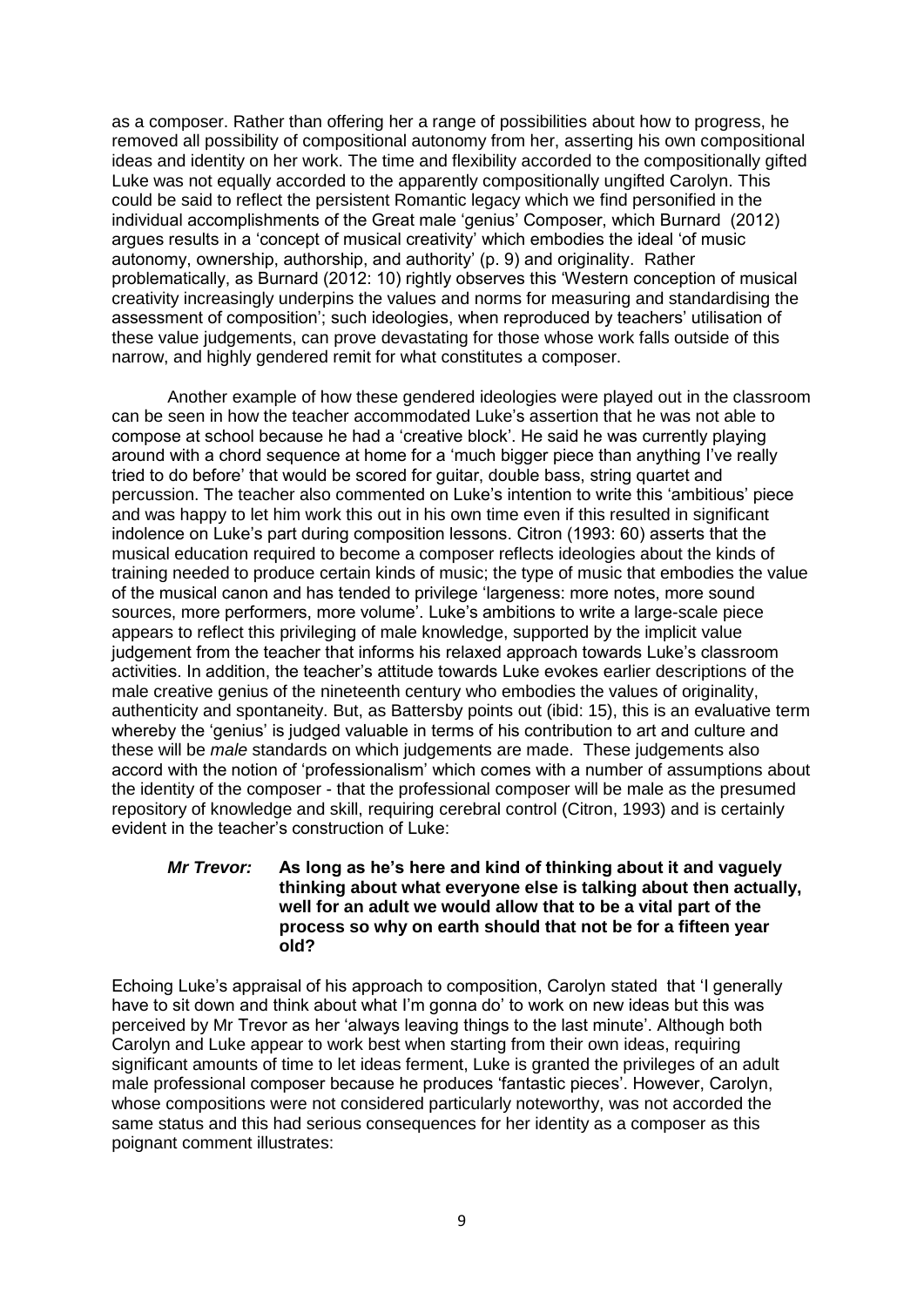*Carolyn:* **I'm one of those people who tends to go off in their own direction and I get quite passionate about going off in my own direction. I'm not, I don't really like being told that it has to do this or sound this so I'm finding it quite frustrating when you realize you don't really have much choice in it and that it has to this and that and so, dunno. I mean, the whole point of composition for me is letting out the creative side […] and then I'm like 'But I didn't want to go in that way', so I found with my song, because that was setting a poem to music, putting it into a song and I went away and spent a lot of time thinking about the poem that I was going to put in and the main melody and how that was going to reflect the poem and the feelings I felt came from that poem and that sort of, I wouldn't say it got lost but it's not clear now, so I think that's quite disappointing. There's not really a lot I can do about it.** 

This detailed discussion of Luke and Carolyn mirrors the observations made by other researchers highlighted earlier suggesting that boys' deviance is viewed positively as a sign of independence and creativity. As Citron (1993: 45) observes, 'patriarchal society has captured the concept of creativity and deployed it as a powerful means of silencing women'. Carolyn has certainly been silenced: her 'very good idea' transmuted into something that was not hers, and neither she nor her ideas appeared to be valued.

#### **Concluding remarks**

So, some concluding thoughts. Despite the relatively small numbers of young people opting to study formal music in school after the age of 14 in the UK, a growing number sadly seeing school music as having little relevance to their lives (around 67,000 took GCSE music last year, and around 18,500 took A level music and for Music Tech 2556 boys and 476 girls), music education still plays an important formative role for many. It should be an important stepping stone into lifelong participation in music, it should foster a curiosity and enthusiasm for all types of music but it should also provide opportunities for young people to experiment and find their own particular musical 'voice' and develop a strong musical identity which affirms their sense of self. Perhaps, for a few, it may even be the starting point for a musical life they had never envisaged for themselves.

Throughout my discussion, I have highlighted how schools act as a key site in the construction and formation of gender, with teachers playing a key role in policing the boundaries of what constitutes appropriate behaviours and expectations for males and females. While the music curriculum has certainly widened, when it comes to composition, the traditional male-dominated models of Western Classical Musical creativity still hold sway as I've highlighted in today's talk. The reproduction of these gendered values based on one particular cultural model maintains a formidable and worrying hold on how teachers, and inevitably, the young people themselves, judge which musics are of merit, whose compositions are worthy of serious consideration and who is allowed to be called and call themselves 'a composer', with all the privileges this label brings with it, regarding how we accord different levels of value to young people's compositional approaches. Teachers' normative constructions of masculinity and femininity play a large part in this. While boys' deviance is admired and encouraged for its perceived 'flair' and 'creativity', girls' deviance is configured rather differently in accordance with cultural assumptions about femininity and conformity. It may well be that some girls are more willing to rely on the guidance of the teacher due to a lack of confidence in their abilities, such as Carolyn. However, it is important to recognize that lack of confidence is not an innate aspect of feminine identity but *becomes* part of a musical feminine identity, constructed by teachers' gendered discourses of what constitutes a 'gifted' composer (who is invariably male, as in the case of Luke) and